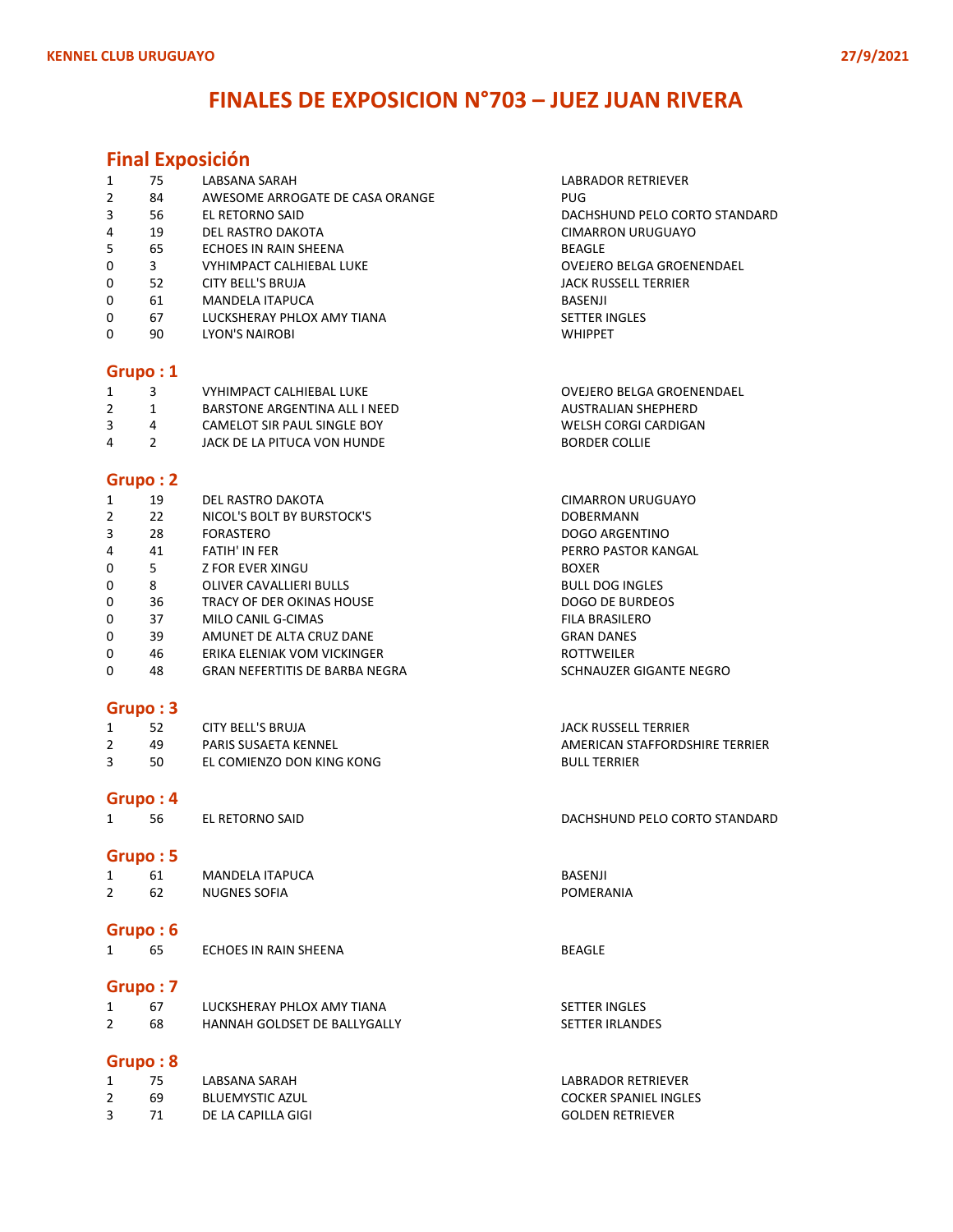### Grupo : 9

|  | AWESOME ARROGATE DE CASA ORANGE | PUG |
|--|---------------------------------|-----|
|  |                                 |     |

- 2 80 TOTA DULCE SUEÑO BULLDOG FRANCES<br>2 83 MAGIC PUFFS VITTO CANICHE CANICHE
- 3 83 MAGIC PUFFS VITTO<br>4 86 BLUEKEN'S WONDER CANICHE SHIH-TZU
- 86 BLUEKEN'S WONDER

### Grupo : 10

| 90  | LYON'S NAIROBI                         | <b>WHIPPFT</b> |
|-----|----------------------------------------|----------------|
| 107 | DESDE EL SUR VINICIUS DE MORAES        | LEBREL AFGANO  |
| 106 | TARKOVSKY DEL OCTUBRE ROJO - ARGENTINA | <b>BORZOI</b>  |

## Final Exposición Jóvenes

| 1<br>$\overline{2}$ | 56<br>37       | EL RETORNO SAID<br>MILO CANIL G-CIMAS | DACHSHUND PELO CORTO STANDARD<br>FILA BRASILERO |
|---------------------|----------------|---------------------------------------|-------------------------------------------------|
| 3                   | 89             | DRAGONFLY'S MOONOVER SAAVANNAH        | <b>WHIPPET</b>                                  |
| 4                   | 64             | ECHOES IN RAIN ALDANA                 | <b>BEAGLE</b>                                   |
| 5                   | 73             | LABSANA COOPER                        | <b>LABRADOR RETRIEVER</b>                       |
| 0                   | $1 \quad$      | BARSTONE ARGENTINA ALL I NEED         | <b>AUSTRALIAN SHEPHERD</b>                      |
| 0                   | 52             | CITY BELL'S BRUJA                     | <b>JACK RUSSELL TERRIER</b>                     |
| 0                   | 62             | <b>NUGNES SOFIA</b>                   | POMERANIA                                       |
| 0                   | 82             | <b>MAGIC PUFFS PATRICK</b>            | <b>CANICHE</b>                                  |
|                     | Grupo: 1       |                                       |                                                 |
| 1                   | $\mathbf{1}$   | BARSTONE ARGENTINA ALL I NEED         | <b>AUSTRALIAN SHEPHERD</b>                      |
| $\overline{2}$      | $\overline{2}$ | JACK DE LA PITUCA VON HUNDE           | <b>BORDER COLLIE</b>                            |
|                     | Grupo: 2       |                                       |                                                 |
| $\mathbf{1}$        | 37             | MILO CANIL G-CIMAS                    | FILA BRASILERO                                  |
| $\overline{2}$      | 16             | DEL RASTRO AMARU                      | <b>CIMARRON URUGUAYO</b>                        |
| 3                   | 24             | <b>BURSTOCK'S BLOCK</b>               | DOBERMANN                                       |
| 4                   | 42             | AZAI VON HAUS DAGDA                   | ROTTWEILER                                      |
| 0                   | 7              | <b>BRISA CANABARRO</b>                | <b>BOXER</b>                                    |
| 0                   | 10             | JUANA DE DULCE SUEÑO                  | <b>BULL DOG INGLES</b>                          |
| 0                   | 29             | <b>ATILA</b>                          | <b>DOGO DE BURDEOS</b>                          |
| 0                   | 48             | <b>GRAN NEFERTITIS DE BARBA NEGRA</b> | SCHNAUZER GIGANTE NEGRO                         |
|                     | Grupo: 3       |                                       |                                                 |
| $\mathbf{1}$        | 52             | <b>CITY BELL'S BRUJA</b>              | <b>JACK RUSSELL TERRIER</b>                     |
|                     | Grupo: 4       |                                       |                                                 |
| $\mathbf{1}$        | 56             | EL RETORNO SAID                       | DACHSHUND PELO CORTO STANDARD                   |
|                     |                |                                       |                                                 |
|                     | Grupo: 5       |                                       |                                                 |
| $\mathbf{1}$        | 62             | <b>NUGNES SOFIA</b>                   | POMERANIA                                       |
|                     | Grupo: 6       |                                       |                                                 |
| $\mathbf{1}$        | 64             | ECHOES IN RAIN ALDANA                 | <b>BEAGLE</b>                                   |
|                     |                |                                       |                                                 |
|                     | Grupo: 8       |                                       |                                                 |
| 1                   | 73             | LABSANA COOPER                        | <b>LABRADOR RETRIEVER</b>                       |
|                     |                |                                       |                                                 |
|                     | Grupo: 9       |                                       |                                                 |
| 1                   | 82             | <b>MAGIC PUFFS PATRICK</b>            | <b>CANICHE</b>                                  |
| $\overline{2}$      | 86             | <b>BLUEKEN'S WONDER</b>               | SHIH-TZU                                        |
|                     | Grupo: 10      |                                       |                                                 |
| 1                   | 89             | DRAGONFLY'S MOONOVER SAAVANNAH        | <b>WHIPPET</b>                                  |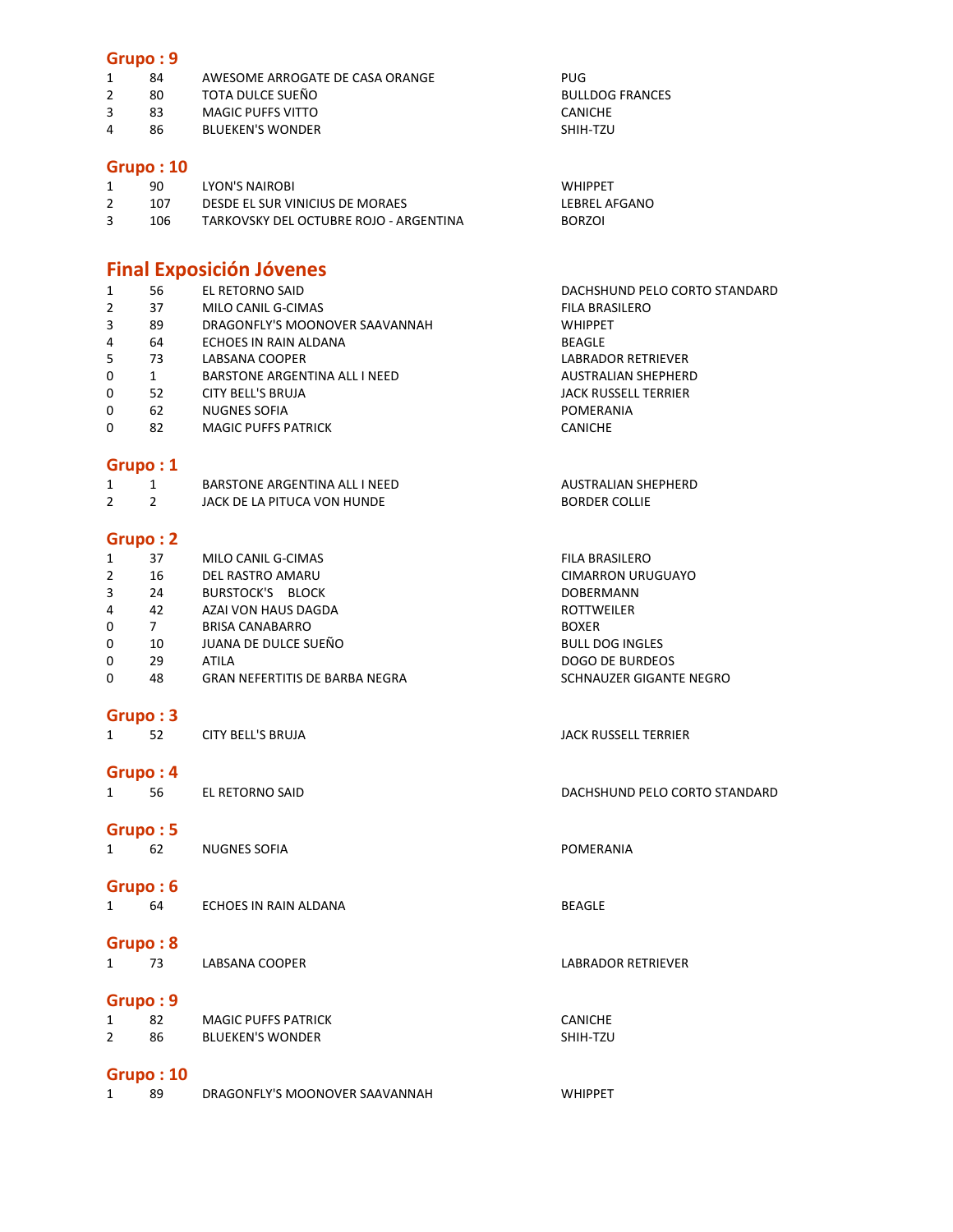### Final Exposición Cachorros

| 1           | 98  | <b>BLACKSPOT REIGN OF FIRE</b> | <b>BEAGLE</b>   |
|-------------|-----|--------------------------------|-----------------|
| 2           | 99  | <b>BLUEMYSTIC BRAVE FAME</b>   | <b>COCKER</b>   |
| 3           | 100 | CALA QUILMES                   | <b>GOLDEN</b>   |
| 4           | 105 | LYON'S LA ROSALIA              | <b>WHIPPE</b>   |
| 5           | 96  | <b>CETHUZ SHARK</b>            | SCHNAU          |
| 0           | 91  | PITANGA BELUA CASA DE CRIA     | <b>AUSTRAI</b>  |
| $\mathbf 0$ | 92  | CHESTER DI MASTINES DE PIRIA   | <b>BULL DO</b>  |
| $\mathbf 0$ | 94  | PANDORA DE PIEDRA MORA         | <b>CIMARR</b>   |
| 0           | 97  | PAUL POGBA EL COMIENZO         | <b>BULL TEI</b> |
| 0           | 102 | HIJOS DEL LEGADO ITALO         | <b>BULLDO</b>   |
|             |     |                                |                 |

COCKER SPANIEL INGLES GOLDEN RETRIEVER WHIPPET SCHNAUZER MINIATURA NEGRO Y PL AUSTRALIAN SHEPHERD BULL DOG INGLES CIMARRON URUGUAYO **BULL TERRIER** BULLDOG FRANCES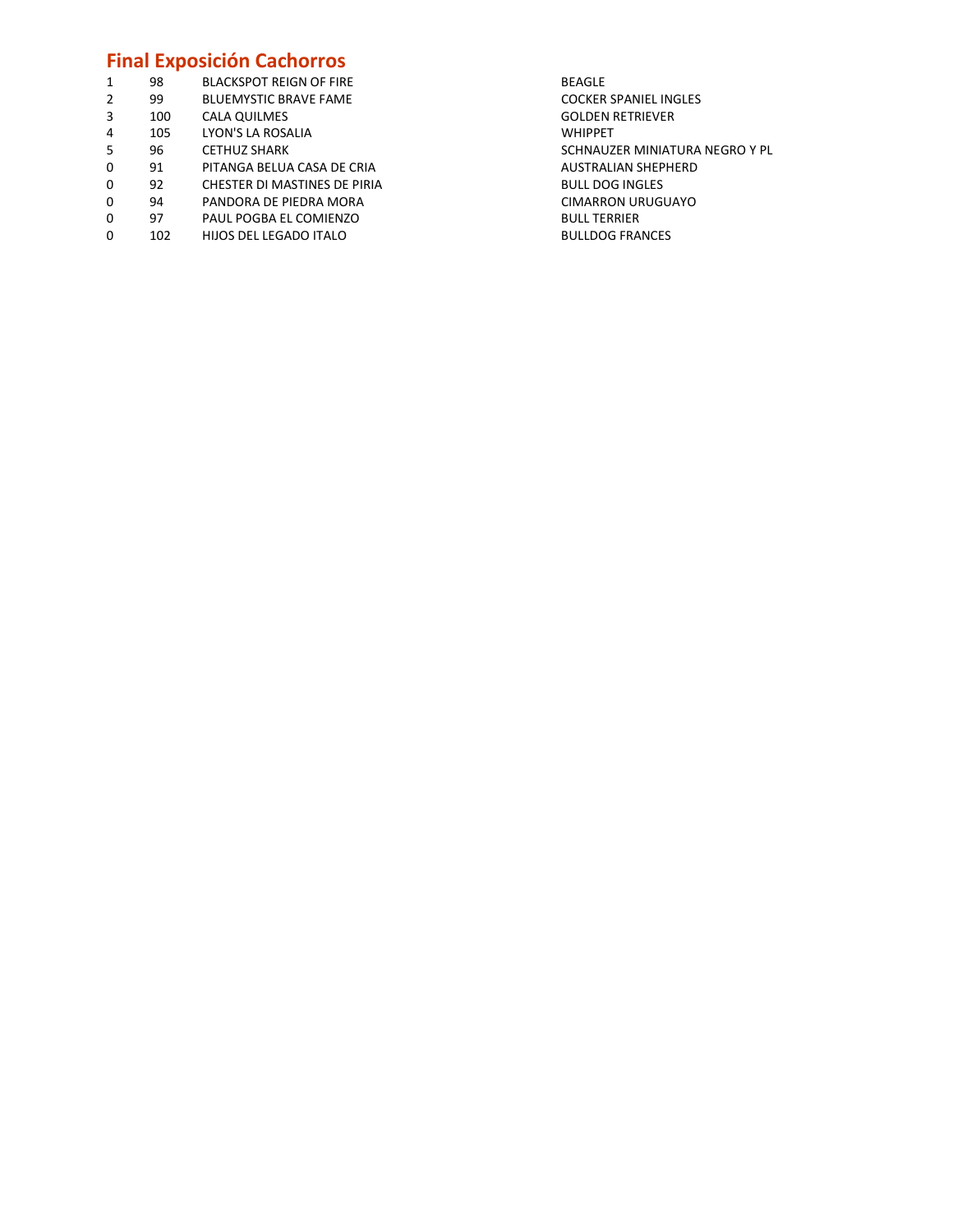### FINALES DE EXPOSICION N°704 – JUEZ MARIA DEL CARMEN ROMERO

### Final Exposición

| 1 | 22       | NICOL'S BOLT BY BURSTOCK'S         | <b>DOBERMANN</b>              |  |  |  |  |
|---|----------|------------------------------------|-------------------------------|--|--|--|--|
| 2 | 74       | LABSANA MAX                        | LABRADOR RETRIEVER            |  |  |  |  |
| 3 | 56       | EL RETORNO SAID                    | DACHSHUND PELO CORTO STANDARD |  |  |  |  |
| 4 | 83       | <b>MAGIC PUFFS VITTO</b>           | <b>CANICHE</b>                |  |  |  |  |
| 5 | 65       | ECHOES IN RAIN SHEENA              | <b>BEAGLE</b>                 |  |  |  |  |
| 0 | 3        | VYHIMPACT CALHIFRAL LUKF           | OVEJERO BELGA GROENENDAEL     |  |  |  |  |
| 0 | 51       | <b>GUAPA EST DO DENTE DE SABRE</b> | <b>BULL TERRIER</b>           |  |  |  |  |
| 0 | 61       | MANDELA ITAPUCA                    | BASENJI                       |  |  |  |  |
| 0 | 68       | HANNAH GOLDSET DE BALLYGALLY       | <b>SETTER IRLANDES</b>        |  |  |  |  |
| 0 | 87       | RUSSIAN GOLD DAVIDOVICH            | <b>BORZOI</b>                 |  |  |  |  |
|   |          |                                    |                               |  |  |  |  |
|   | Grupo: 1 |                                    |                               |  |  |  |  |

### 1 3 VYHIMPACT CALHIEBAL LUKE OVEJERO BELGA GROENENDAEL BARSTONE ARGENTINA ALL I NEED AUSTRALIAN SHEPHERD CAMELOT SIR PAUL SINGLE BOY WELSH CORGI CARDIGAN

4 2 JACK DE LA PITUCA VON HUNDE BORDER COLLIE

### Grupo : 2

| 1 | 22 | NICOL'S BOLT BY BURSTOCK'S             | <b>DOBERMANN</b>         |
|---|----|----------------------------------------|--------------------------|
| 2 | 36 | TRACY OF DER OKINAS HOUSE              | DOGO DE BURDEOS          |
| 3 | 46 | ERIKA ELENIAK VOM VICKINGER            | <b>ROTTWEILER</b>        |
| 4 | 41 | <b>FATIH' IN FER</b>                   | PERRO PASTOR KANGAL      |
| 0 | 5. | Z FOR EVER XINGU                       | <b>BOXER</b>             |
| 0 | 11 | ALASKA SOUL OF LAUMART                 | <b>BULL DOG INGLES</b>   |
| 0 | 15 | <b>AUSTRO DE AQUERONTE</b>             | <b>CIMARRON URUGUAYO</b> |
| 0 | 28 | <b>FORASTERO</b>                       | DOGO ARGENTINO           |
| 0 | 37 | MILO CANIL G-CIMAS                     | FILA BRASILERO           |
| 0 | 39 | AMUNET DE ALTA CRUZ DANE               | <b>GRAN DANES</b>        |
| 0 | 40 | FIORELLA DI ROMAN ARTIGLIO - ARGENTINA | <b>MASTIN NAPOLITANO</b> |
| 0 | 48 | <b>GRAN NEFERTITIS DE BARBA NEGRA</b>  | SCHNAUZER GIGANTE NEGRO  |

#### Grupo : 3

|    | GUAPA EST DO DENTE DE SABRE | <b>BULL TERRIER</b>            |
|----|-----------------------------|--------------------------------|
| 52 | CITY BELL'S BRUJA           | JACK RUSSELL TERRIER           |
| 49 | PARIS SUSAETA KENNEL        | AMERICAN STAFFORDSHIRE TERRIER |

#### Grupo : 4

| יי | EL RET( |
|----|---------|
|    |         |

#### Grupo : 5

|   |    | <b>MANDELA ITAPUCA</b> | <b>BASENJI</b> |
|---|----|------------------------|----------------|
| ۷ | 62 | NUGNES SOFIA           | POMERANIA      |

# **Grupo : 6**<br>1 65

1 65 ECHOES IN RAIN SHEENA BEAGLE

### Grupo : 7

| 68 | HANNAH GOLDSET DE BALLYGALLY | <b>SETTER IRLANDES</b> |
|----|------------------------------|------------------------|
|    | LUCKSHERAY PHLOX AMY TIANA   | SETTER INGLES          |

### Grupo : 8

|   | 74 | <b>LABSANA MAX</b>     |  |
|---|----|------------------------|--|
| 2 | 69 | <b>BLUEMYSTIC AZUL</b> |  |
| 3 | 71 | DE LA CAPILLA GIGI     |  |

|             | ___ |  | ___ |  |
|-------------|-----|--|-----|--|
|             |     |  |     |  |
|             |     |  |     |  |
|             |     |  |     |  |
|             |     |  |     |  |
| ILL TERRIER |     |  |     |  |

#### 1 56 EL RETORNO SAID DACHSHUND PELO CORTO STANDARD

LABRADOR RETRIEVER COCKER SPANIEL INGLES **GOLDEN RETRIEVER**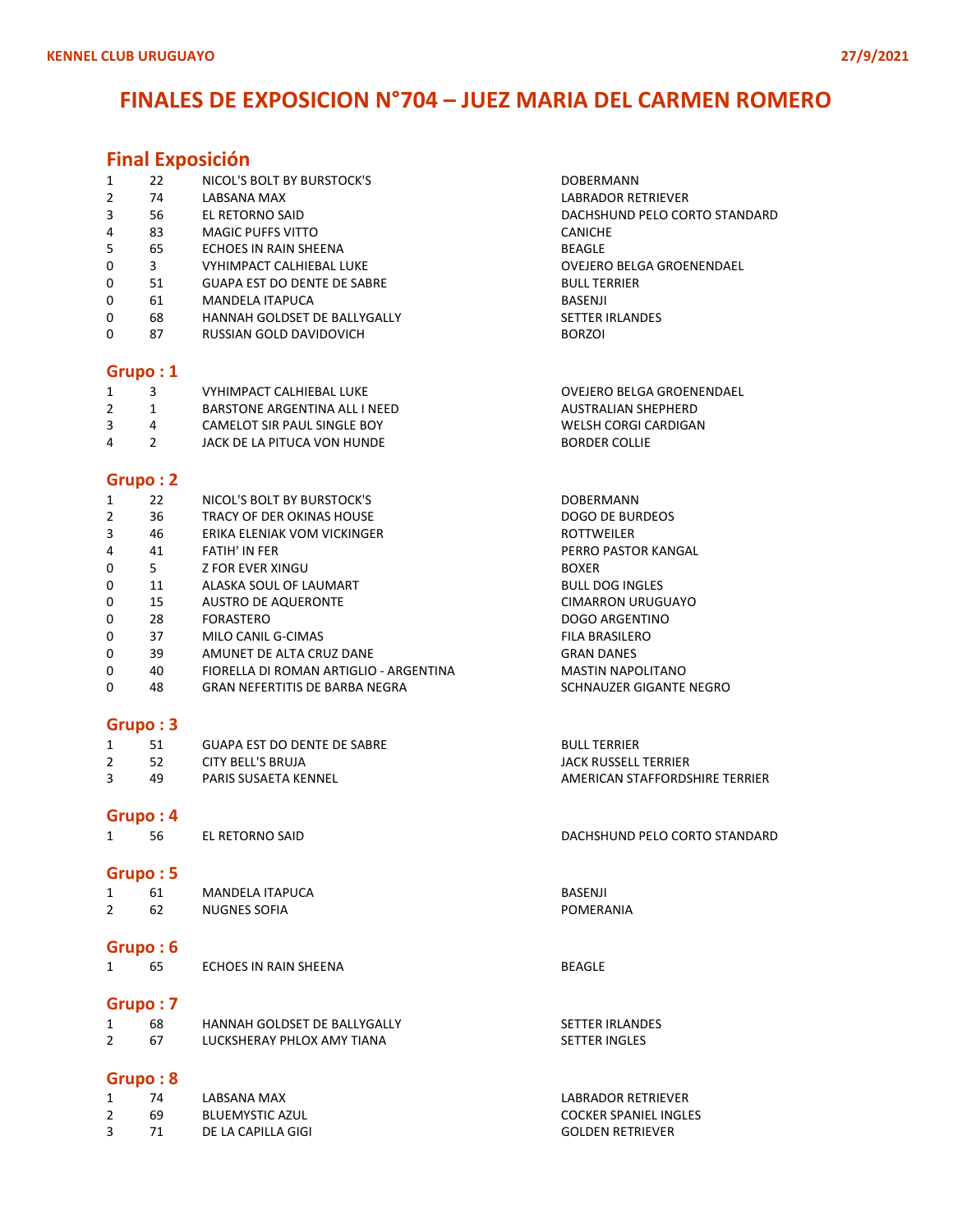#### Grupo : 9

|   | 83 | MAGIC PUFFS VITTO            | CANICHE                |
|---|----|------------------------------|------------------------|
|   | 86 | <b>BLUEKEN'S WONDER</b>      | SHIH-TZU               |
|   | 79 | HIJOS DEL LEGADO OBAMA       | <b>BULLDOG FRANCES</b> |
| 4 | 85 | BOING S GOLD GAME OF THRONES | PUG                    |
|   |    |                              |                        |

### Grupo : 10

| 87  | RUSSIAN GOLD DAVIDOVICH         | <b>BORZOI</b>  |
|-----|---------------------------------|----------------|
| 89  | DRAGONFLY'S MOONOVER SAAVANNAH  | <b>WHIPPFT</b> |
| 107 | DESDE EL SUR VINICIUS DE MORAES | LEBREL AFGANO  |

### Final Exposición Jóvenes

|              | 73 | LABSANA COOPER                 | <b>LABRADOR RETRIEVER</b>     |
|--------------|----|--------------------------------|-------------------------------|
| 2            | 56 | EL RETORNO SAID                | DACHSHUND PELO CORTO STANDARD |
| 3            | 44 | ANTU VON HAUS DAGDA            | <b>ROTTWEILER</b>             |
| 4            | 89 | DRAGONFLY'S MOONOVER SAAVANNAH | <b>WHIPPET</b>                |
| 5            | 86 | <b>BLUEKEN'S WONDER</b>        | SHIH-TZU                      |
| $\Omega$     |    | BARSTONE ARGENTINA ALL I NEED  | <b>AUSTRALIAN SHEPHERD</b>    |
| $\Omega$     | 52 | CITY BELL'S BRUJA              | JACK RUSSELL TERRIER          |
| $\mathbf{0}$ | 64 | ECHOES IN RAIN ALDANA          | <b>BEAGLE</b>                 |
|              |    |                                |                               |

### Grupo : 1

|  | BARSTONE ARGENTINA ALL I NEED | AUSTRALIAN SHEPHERD  |
|--|-------------------------------|----------------------|
|  | JACK DE LA PITUCA VON HUNDE   | <b>BORDER COLLIE</b> |

### Grupo : 2

| 1              | 44 | ANTU VON HAUS DAGDA                   | <b>ROTTWEILER</b>        |
|----------------|----|---------------------------------------|--------------------------|
| 2              | 24 | BURSTOCK'S BLOCK                      | <b>DOBERMANN</b>         |
| 3              | 48 | <b>GRAN NEFERTITIS DE BARBA NEGRA</b> | SCHNAUZER GIGANTE NEGRO  |
| $\overline{4}$ | 16 | DEL RASTRO AMARU                      | <b>CIMARRON URUGUAYO</b> |
| $\Omega$       |    | <b>BRISA CANABARRO</b>                | <b>BOXER</b>             |
| $\mathbf{0}$   | 11 | ALASKA SOUL OF LAUMART                | <b>BULL DOG INGLES</b>   |
| 0              | 29 | <b>ATILA</b>                          | DOGO DE BURDEOS          |
| 0              | 37 | MILO CANIL G-CIMAS                    | <b>FILA BRASILERO</b>    |

### Grupo : 3

1 52 CITY BELL'S BRUJA **CITY BELL'S BRUJA JACK RUSSELL TERRIER** 

### Grupo : 4

1 56 EL RETORNO SAID DACHSHUND PELO CORTO STANDARD

#### Grupo : 6

| 64 | ECHOES IN RAIN ALDANA | BEAGLE |
|----|-----------------------|--------|
|    |                       |        |

#### Grupo : 8

1 73 LABSANA COOPER LABRADOR RETRIEVER

### Grupo : 9

| 86 | <b>BLUEKEN'S WONDER</b>    | SHIH-TZU       |
|----|----------------------------|----------------|
|    | <b>MAGIC PUFFS PATRICK</b> | <b>CANICHE</b> |

### Grupo : 10

|  | DRAGONFLY'S MOONOVER SAAVANNAH | <b>WHIPPE</b> |
|--|--------------------------------|---------------|
|  |                                |               |